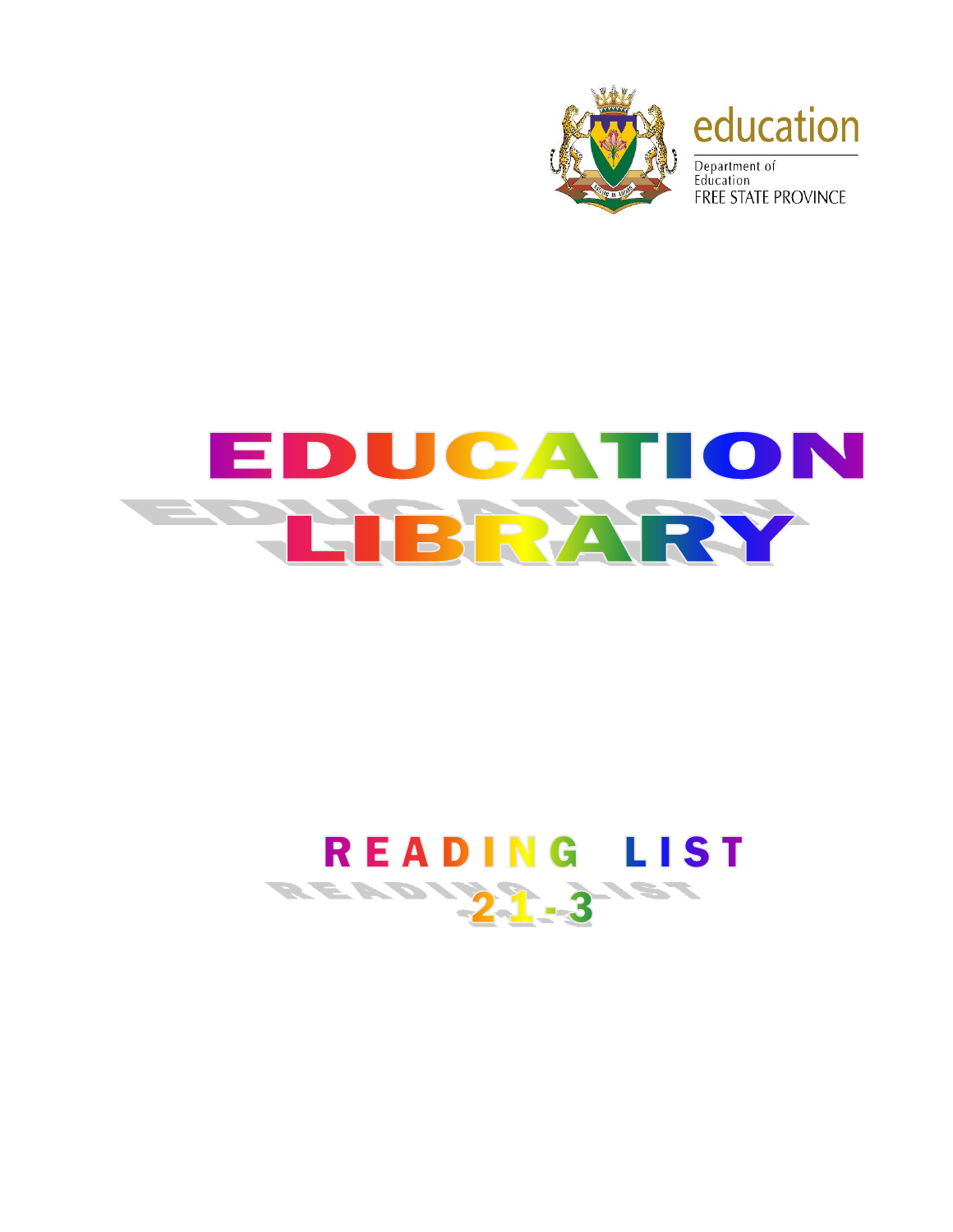## **Copies are available on request, with submission of NUMBER of LIST and ARTICLE from:**

*Postal address*: *Physical address*: **Education Library<br>Ground Floor** Education Library **Education Library** Control Control Control Control Control Control Control Control Control Control Control Control Control Control Control Control Control Control Control Control Control Control Control Private Bag X20565 Expressed and the control of the control of the control of the control of the control of the control of the control of the control of the control of the control of the control of the control of the control of the control o **Bloemfontein** Tel: 051-404-8467 Fax: 086-615-2502 E-mail: [E.Mostert@fseducation.gov.za](mailto:E.Mostert@fseducation.gov.za)

| <b>ART</b>        | $1/21 - 3$  | EDELEN, J                                                                                 |
|-------------------|-------------|-------------------------------------------------------------------------------------------|
|                   |             | Creating successful learners through arts integration.                                    |
|                   |             | Childhood Education, 96(5), Sep/Oct 20, pp 44-51                                          |
| <b>ASSESSMENT</b> | $2/21 - 3$  | <b>CARBAUGH, EM</b>                                                                       |
|                   |             | "Economics" of grading: five ways to improve communication – and symmetry – in            |
|                   |             | performance-based classrooms.                                                             |
|                   |             | Educational Leadership, 78(1), Sep 20, pp 54-59                                           |
| <b>AUTISM</b>     | $3/21 - 3$  | CHANG, Y                                                                                  |
|                   |             | Reading comprehension instruction for students with Autism Spectrum Disorder:             |
|                   |             | curriculum-based and observational assessment can identify instructional strategies       |
|                   |             | to improve their comprehension.                                                           |
|                   |             | Reading Teacher, 74(3), Nov/Dec 20, pp 255-264                                            |
| <b>BARRIERS</b>   | $4/21 - 3$  | EDWARDS, EJ                                                                               |
|                   |             | Listening to formerly homeless youth: homelessness is a growing issue among high          |
|                   |             | school students, yet many teachers have no idea how to support students                   |
|                   |             | experiencing it.                                                                          |
|                   |             | Phi Delta Kappan, 102(4), Dec 20/Jan 21, pp 52-57                                         |
|                   | $5/21-3$    | FLEMING, M                                                                                |
|                   |             | Positive tomorrows: pathways to success for children experiencing homelessness.           |
|                   |             | Childhood Education, 96(5), Sep/Oct 20, pp 30-43                                          |
|                   | $6/21 - 3$  | WAI, J                                                                                    |
|                   |             | How talented low-income kids are left behind: identifying academically gifted             |
|                   |             | students early in their education will put them on track to greater success, to the       |
|                   |             | benefit of society as a whole.                                                            |
|                   | $7/21-3$    | Phi Delta Kappan, 102(4), Dec 20/Jan 21, pp 26-29                                         |
| <b>CLASSROOMS</b> |             | SHALABY, C<br>Classroom management as a curriculum of care: treat classroom management as |
|                   |             | an opportunity to teach young children what it really means to take care of each          |
|                   |             | other.                                                                                    |
|                   |             | Educational Leadership, 78(3), Nov 20, pp 40-45                                           |
| COVID-19          | $8/21 - 3$  | DIAS, M J A                                                                               |
|                   |             | Rising to the challenge: innovative early childhood teachers adapt to the COVID-19        |
|                   |             | era.                                                                                      |
|                   |             | Childhood Education, 96(6), Nov/Dec 20, pp 38-45                                          |
|                   | $9/21-3$    | HAUGE, C                                                                                  |
|                   |             | Agency with virtual learning: prioritizing children's social emotional health in the      |
|                   |             | pandemic.                                                                                 |
|                   |             | Childhood Education, 96(6), Nov/Dec 20, pp 54-59                                          |
| <b>CURRICULA</b>  | $10/21 - 3$ | VAN WYK, A                                                                                |
|                   |             | Leading curriculum changes in schools: the role of school principals as perceived by      |
|                   |             | teachers.                                                                                 |
|                   |             | Perspectives in Education, 38(2), 20, pp 155-167                                          |
| <b>DISCIPLINE</b> | $11/21 - 3$ | CHIRAMBA, E N                                                                             |
|                   |             | Project report restorative discipline practices: an action research project in            |
|                   |             | Zimbabwean primary schools.                                                               |
| ReadList 21-3     |             | $\overline{2}$                                                                            |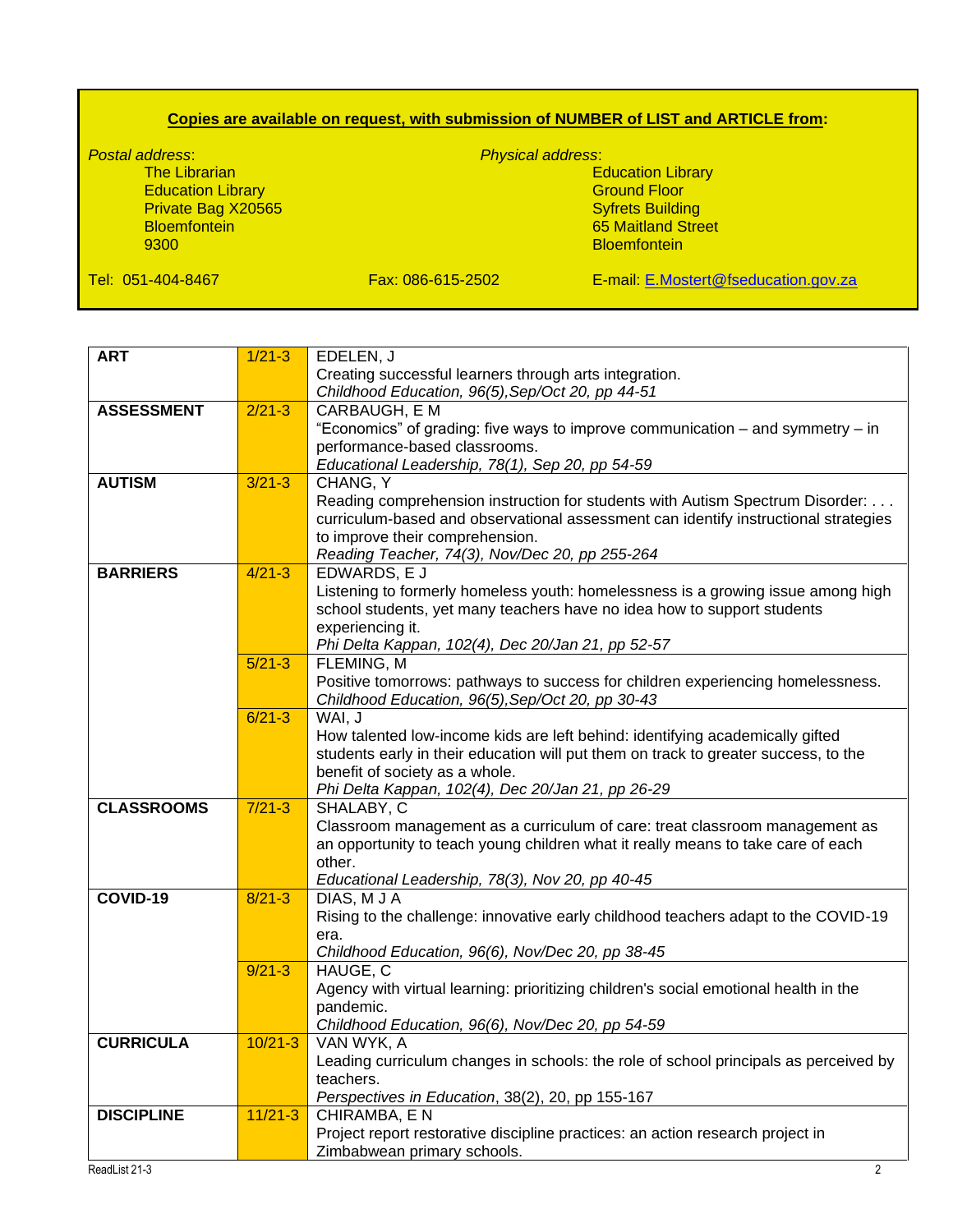|                     |             | Educational Research for Social Change, 9(2), Sep 20, pp 118-122                     |
|---------------------|-------------|--------------------------------------------------------------------------------------|
| <b>ECD</b>          | $12/21-3$   | PARK, M                                                                              |
|                     |             | Using nudge theory in early childhood classrooms: interventions based on analysis    |
|                     |             | of human behaviour, including the habits, routines, and biases in normal decision-   |
|                     |             | making.                                                                              |
|                     |             | Childhood Education, 96(6), Nov/Dec 20, pp 22-31                                     |
| <b>EDUCATION:</b>   | $13/21 - 3$ | McMICKLE, A                                                                          |
| Outdoor             |             | Going to school at the zoo: nature-based education: learning opportunities can be    |
|                     |             | found all around us, and innovative education approaches are expanding the           |
|                     |             | concept of a school environment.                                                     |
|                     |             | Childhood Education, 96(5), Sep/Oct 20, pp 6-13                                      |
| <b>E-LEARNING</b>   | $14/21 - 3$ | ELGART, MA                                                                           |
|                     |             | Learning upended: how Americans experienced the shift to remote instruction: a       |
|                     |             | focus on four Rs - rigor, routines, relationships, and resources - can help schools  |
|                     |             | adjust to the challenges of the shift to online learning.                            |
|                     |             | Phi Delta Kappan, 102(5), Feb 20, pp 48-51                                           |
|                     | $15/21-3$   | OSTROFF, WL                                                                          |
|                     |             | Teaching young children remotely: early-grade students need social interaction and   |
|                     |             | play to learn, how dies that translate to the screen?                                |
|                     |             | Educational Leadership, 78(3), Nov 20, pp 20-25                                      |
| <b>FUND RAISING</b> | $16/21-3$   | BUYS, M                                                                              |
|                     |             | Resourcefulness of school governing bodies in fundraising: implications for the      |
|                     |             | provision of quality education.<br>S A Journal of Education, 40(4), Nov 20, 9pp      |
| <b>GAMES</b>        | $17/21 - 3$ | <b>GRIFFITHS, Z</b>                                                                  |
|                     |             | Using games to promote statistical literacy.                                         |
|                     |             | Mathematics in School, 50(2), Mar 21, pp 14-17                                       |
| <b>GIFTED CHILD</b> | $18/21 - 3$ | PETERS, SJ                                                                           |
| <b>EDUCATION</b>    |             | Rethinking how we identify "gifted" students: with renewed attention to equity and   |
|                     |             | students' individual needs, gifted education can serve as one pathway through which  |
|                     |             | students of all backgrounds can have their needs met.                                |
|                     |             | Phi Delta Kappan, 102(4), Dec 20/Jan 21, pp 8013                                     |
| <b>ICT</b>          | $19/21 - 3$ | JITA, T                                                                              |
|                     |             | Teaching science through information and communication technologies: 'enablers'      |
|                     |             | and 'constraints': sampled six beginning teachers with up to two years' teaching     |
|                     |             | experience to unpack the enablers and constraints they encounter when using ICTs     |
|                     |             | to teach science in South African schools.                                           |
|                     |             | Independent Journal of Teaching and Learning, 15 (2), Dec 20, pp 107-120             |
|                     | $20/21 - 3$ | McCARTHY, J                                                                          |
|                     |             | Growing successful virtual learners requires new teaching styles: some schools       |
|                     |             | have adapted to distance learning whilst others have struggled; the secret is not to |
|                     |             | try and replicate traditional classroom teaching online.                             |
|                     | $21/21 - 3$ | School Leadership Today, 10(5), Dec 20, 9pp<br>MOODLEY, K                            |
|                     |             | Factors enhancing mobile technology acceptance: a case study of 15 teachers in a     |
|                     |             | Pretoria secondary school.                                                           |
|                     |             | SA Journal of Education, 40(Suppl 2), Dec 20, 16pp                                   |
|                     | $22/21-3$   | NEUMANN, M M                                                                         |
|                     |             | Impact of tablets and apps on language development.                                  |
|                     |             | Childhood Education, 96(6), Nov/Dec 20, pp 70-74                                     |
|                     | $23/21 - 3$ | WATTS, S                                                                             |
|                     |             | Ensuring a safe return to school through strong leadership and effective technology: |
|                     |             | when lockdown came, few schools were prepared to switch to online learning           |
|                     |             | overnight - firefighting had its place, but now is the time for fireproofing.        |
|                     |             | School Leadership Today, 10(5), Dec 20, 3pp                                          |
| <b>INCLUSION</b>    | $24/21 - 3$ | $RHHM, L\overline{M}$                                                                |
|                     |             | Good school is good for students of all abilities: how well a school meets the needs |
|                     |             | of students with disabilities must be part of school-quality discussions.            |
|                     |             | Phi Delta Kappan, 102(3), Nov 20, pp 18-22                                           |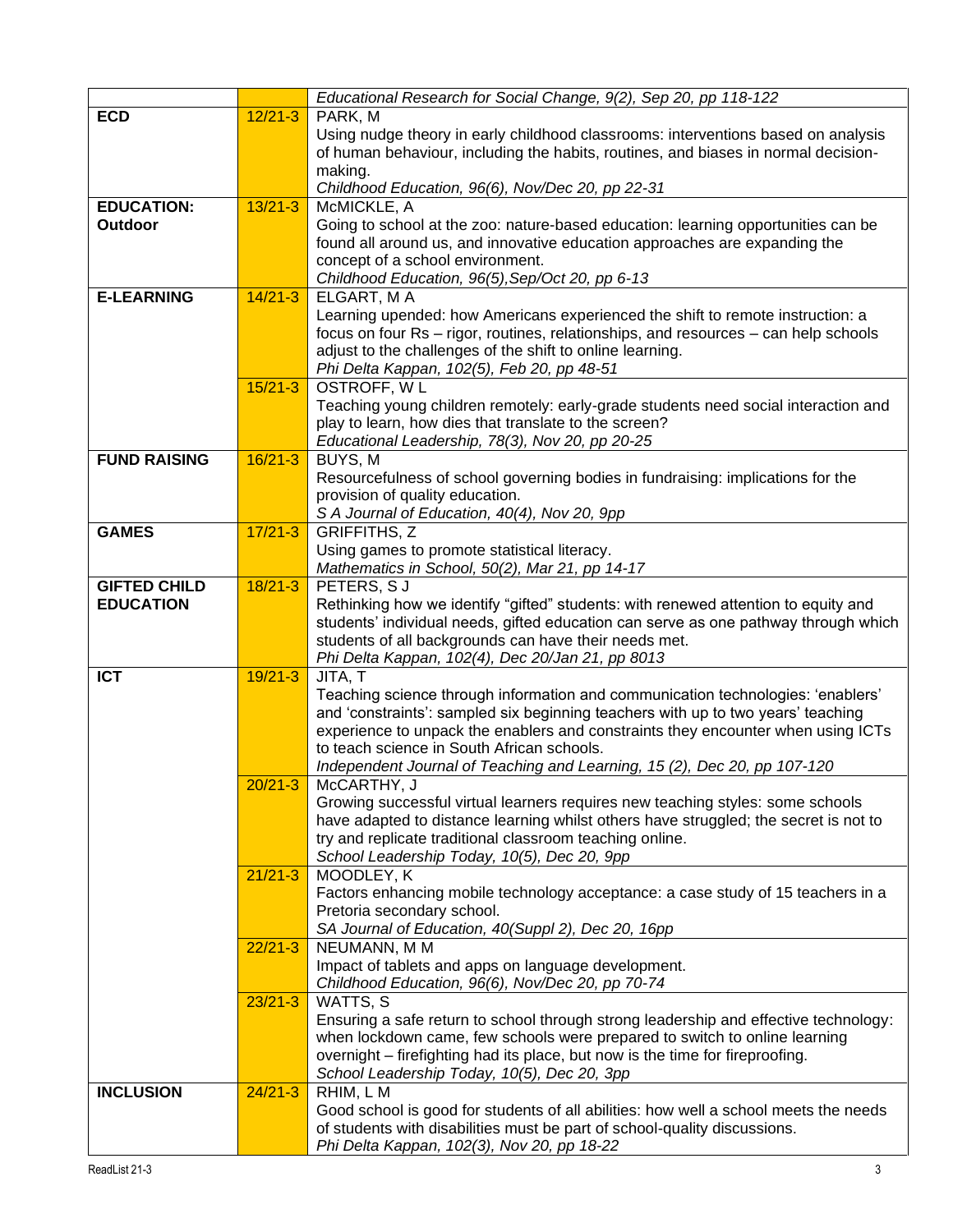|                                           | $25/21-3$   | SUTER, JC                                                                                                           |
|-------------------------------------------|-------------|---------------------------------------------------------------------------------------------------------------------|
|                                           |             | Special education personnel absences in inclusion-oriented schools: implications for                                |
|                                           |             | building effective service delivery models.                                                                         |
|                                           |             | Remedial and Special Education, 41(6), Dec 20, pp 341-351                                                           |
| <b>LANGUAGE</b>                           | $26/21-3$   | ARMSTRONG, M                                                                                                        |
|                                           |             | Learning to learn: children's language and literacy development in a marginalised                                   |
|                                           |             | community in Port Elizabeth.                                                                                        |
|                                           |             | Perspectives in Education, 38(2), 20, pp 201-212                                                                    |
| <b>LEARNING</b>                           | $27/21 - 3$ | FISHER, D                                                                                                           |
| (content)                                 |             | Lessons from pandemic teaching for content area learning.                                                           |
|                                           |             | Reading Teacher, 74(3), Nov/Dec 20, pp 341-345                                                                      |
| <b>LEARNING</b>                           | $28/21 - 3$ | MORIN, A                                                                                                            |
| <b>DISABILITIES</b>                       |             | Mindsets matter for early identification: educators must move beyond the "wait-and-                                 |
|                                           |             | see" approach to help young children with learning disabilities get the services they                               |
|                                           |             | need.                                                                                                               |
|                                           |             | Educational Leadership, 78(3), Nov 20, pp 52-57                                                                     |
| <b>LIFE SCIENCES</b>                      | $29/21 - 3$ | EMENAHA, U                                                                                                          |
|                                           |             | Using pop culture to teach genetics.                                                                                |
|                                           |             | Science Teacher, 88(1), Sep/Oct 20, pp 46-50                                                                        |
| <b>LITERACY</b>                           | $30/21 - 3$ | ANDERSON, K                                                                                                         |
|                                           |             | Development of sight vocabulary: advocate teaching children to use both code-                                       |
|                                           |             | based and contextual information - explicate the theoretical and practical                                          |
|                                           |             | advantages of the approach and provide guidance on how teachers can help                                            |
|                                           |             | readers attain the needed level of sight word proficiency.                                                          |
|                                           |             | Reading Teacher, 74(3), Nov/Dec 20, pp 346-352                                                                      |
|                                           | $31/21 - 3$ | CHAMBERLAIN, L                                                                                                      |
|                                           |             | Literacy in lockdown: learning and teaching during Covid-19 school closures.                                        |
|                                           |             | Reading Teacher, 74(3), Nov/Dec 20, pp 243-253                                                                      |
| <b>MATHEMATICS</b>                        | $32/21 - 3$ | <b>BICCARD, P</b>                                                                                                   |
|                                           |             | Development of noticing in primary school mathematics teachers: results of a                                        |
|                                           |             | Lesson Study-based professional development programme that endeavoured to                                           |
|                                           |             | capture and understand the concept of teacher-noticing in two South African primary<br>school mathematics teachers. |
|                                           |             |                                                                                                                     |
|                                           | $33/21 - 3$ | Independent Journal of Teaching and Learning, 15 (2), Dec 20, pp 92-106<br>HATISARU, V                              |
|                                           |             | Draw a mathematics classroom: what perceptions do your students have of teaching                                    |
|                                           |             | and learning practices in the mathematics classroom.                                                                |
|                                           |             | Mathematics in School, 50(2), Mar 21, pp 4-8                                                                        |
|                                           | $34/21 - 3$ | $\overline{\mathsf{LORD}}$ , E                                                                                      |
|                                           |             | Bringing maths and sport together.                                                                                  |
|                                           |             | Mathematics in School, 50(1), Jan 21, pp 2-3                                                                        |
| <b>MULTICULTURAL</b>                      | $35/21 - 3$ | <b>VENKETSAMY, R</b>                                                                                                |
|                                           |             | Teachers' perceptions in creating an invitational learning environment in culturally                                |
|                                           |             | diverse Foundation Phase classrooms.                                                                                |
|                                           |             | Perspectives in Education, 38(2), 20, pp 118-137                                                                    |
| <b>PARENTS</b>                            | $36/21 - 3$ | KERN, A C                                                                                                           |
|                                           |             | South African parents' understanding of inclusion and exclusion in education in                                     |
|                                           |             | primary schools.                                                                                                    |
|                                           |             | Perspectives in Education, 38(2), 20, pp 255-271                                                                    |
| <b>PLAYING</b>                            | $37/21 - 3$ | OGUNYEMI, FT                                                                                                        |
|                                           |             | From traditional learning to modern education: understanding the value of play in                                   |
|                                           |             | Africa's childhood development.                                                                                     |
|                                           |             | SA Journal of Education, 40(Suppl 2), Dec 20, 11pp                                                                  |
| <b>PROFESSIONAL</b><br><b>DEVELOPMENT</b> | $38/21 - 3$ | BARON, C                                                                                                            |
|                                           |             | What teachers retain from historic site-based professional development: see how                                     |
|                                           |             | their work at historic sites affected their practice upon return to their classrooms.                               |
|                                           | $39/21 - 3$ | Journal of Teacher Education, 71(4), Sep/Oct 20, pp 392-408<br>LIU, S                                               |
|                                           |             |                                                                                                                     |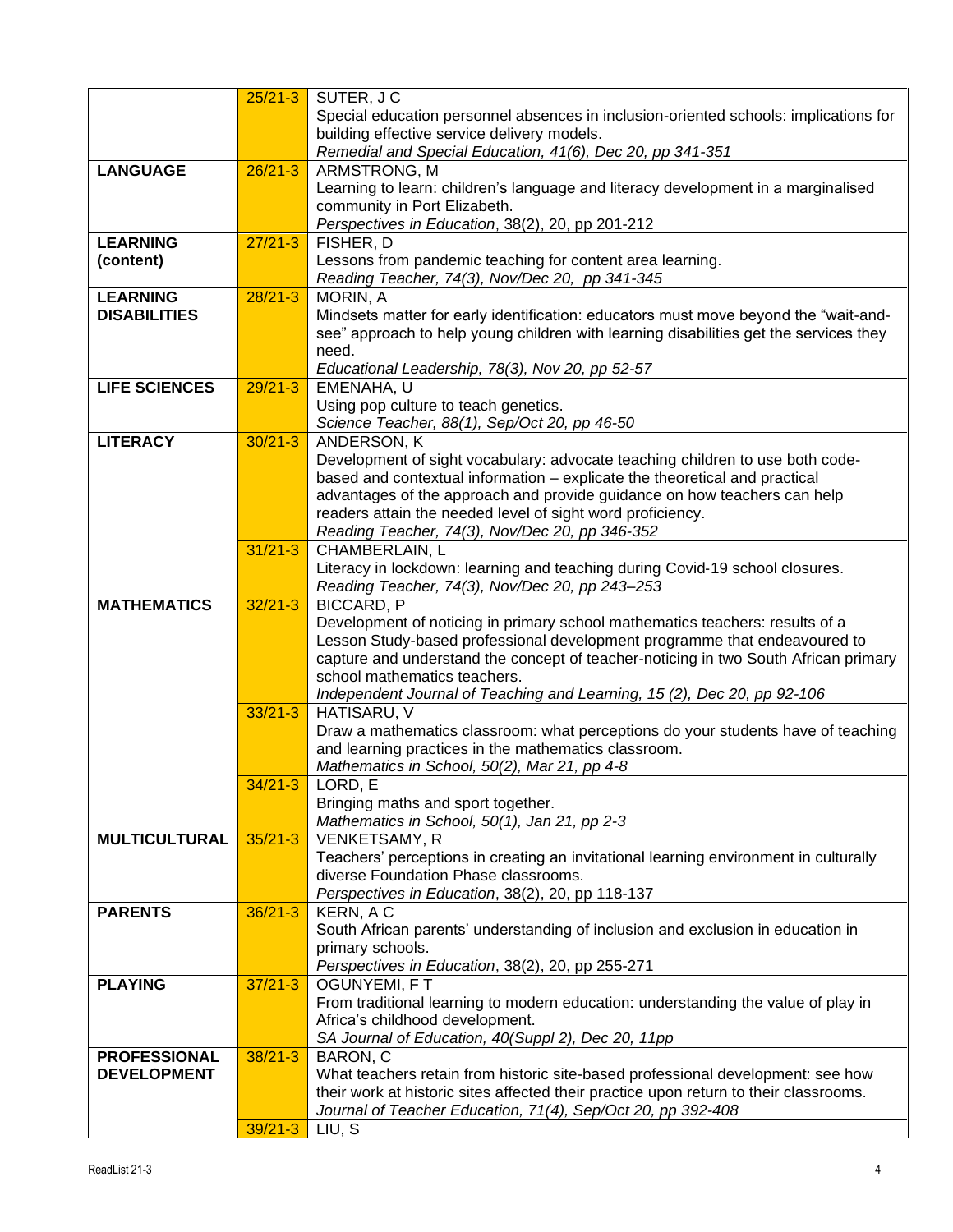|                   |             | Does teacher learning last? : understanding how much teachers retain their                                                                  |
|-------------------|-------------|---------------------------------------------------------------------------------------------------------------------------------------------|
|                   |             | knowledge after professional development.                                                                                                   |
|                   |             | Journal of Teacher Education, 71(5), Nov/Dec 20, pp 537-550                                                                                 |
|                   | $40/21 - 3$ | VAUGHN, M S                                                                                                                                 |
|                   |             | Contextualising science and mathematics teacher professional development in rural                                                           |
|                   |             | areas.                                                                                                                                      |
|                   |             | Perspectives in Education, 38(2), 20, pp 213-226                                                                                            |
| <b>READING</b>    | $41/21 - 3$ | <b>SERAFINI, S</b>                                                                                                                          |
|                   |             | Incorporating multimodal literacies into classroom-based reading assessment:                                                                |
|                   |             | providing teachers with a framework for assessing how young readers make sense                                                              |
|                   |             | of the visual images and design elements of picture books helps expand traditional                                                          |
|                   |             | assessment practices to consider the multimodal nature of contemporary texts.                                                               |
|                   |             | Reading Teacher, 74(3), Nov/Dec 20, pp 285-296                                                                                              |
|                   | $42/21-3$   | ZUCKER, TA                                                                                                                                  |
|                   |             | Asking questions is just the first step: using upward and downward scaffolds.                                                               |
|                   |             | Reading Teacher, 74(3), Nov/Dec 20, pp 275-283                                                                                              |
| <b>SCHOOL</b>     | $43/21 - 3$ | AINA, A Y                                                                                                                                   |
| <b>MANAGEMENT</b> |             | School financial management: insights for decision making in public primary schools.                                                        |
| (Finances)        |             | S A Journal of Education, 40(4), Nov 20, 9pp                                                                                                |
|                   | $44/21 - 3$ | DU PLESSIS, P                                                                                                                               |
|                   |             | Implications of Covid-19 on the management of school financial resources in quintile                                                        |
|                   |             | 5 public schools.                                                                                                                           |
|                   |             | S A Journal of Education, 40(4), Nov 20, 9pp                                                                                                |
|                   | $45/21 - 3$ | MUTEKWE, E                                                                                                                                  |
|                   |             | Embracing equitable learning in managing the physical and financial resources in                                                            |
|                   |             | South-African-schools: a social justice perspective.                                                                                        |
|                   | $46/21 - 3$ | S A Journal of Education, 40(4), Nov 20, 11pp<br>SAYED, Y                                                                                   |
|                   |             | School governance and funding policy in South Africa: towards social justice and                                                            |
|                   |             | equity in education policy.                                                                                                                 |
|                   |             | S A Journal of Education, 40(4), Nov 20, 12pp                                                                                               |
| <b>SCHOOLS</b>    | $47/21 - 3$ | DE ROYSTON, M M                                                                                                                             |
|                   |             | Rethinking schools, rethinking learning: a more expansive view of what learning                                                             |
|                   |             | looks like can help us create good schools for today's students and today's society.                                                        |
|                   |             | Phi Delta Kappan, 102(3), Nov 20, pp 8-13                                                                                                   |
|                   | $48/21 - 3$ | VANGRONIGEN, B A                                                                                                                            |
|                   |             | Buyer beware: using external providers to improve schools: what should schools,                                                             |
|                   |             | districts, and states know about the organizations they hire to support school                                                              |
|                   |             | improvement efforts?                                                                                                                        |
|                   |             | Phi Delta Kappan, 102(2), Oct 20, pp 26-31                                                                                                  |
| <b>SCHOOLS</b>    | $49/21 - 3$ | DUBE, B                                                                                                                                     |
| <b>PRINICPALS</b> |             | Ambivalence of comradeship in the appointment of principals: a threat to the                                                                |
|                   |             | provision of quality education.                                                                                                             |
|                   |             | SA Journal of Education, 40(Suppl 2), Dec 20, 10pp                                                                                          |
| <b>SCIENCE</b>    | $50/21 - 3$ | BURKE, L E C                                                                                                                                |
|                   |             | Using drama to uncover and expand student understandings of the nature of                                                                   |
|                   |             | science.                                                                                                                                    |
|                   |             | Science Teacher, 88(2), Nov/Dec 20, pp 28-35                                                                                                |
|                   | $51/21-3$   | <b>WATSON, SB</b>                                                                                                                           |
|                   |             | Action research for science teachers: basic research skills that teachers can utilize                                                       |
|                   |             | to conduct studies in classrooms and schools for the purpose of determining the<br>effectiveness of instructional techniques and curricula. |
|                   |             | Science Teacher, 87(6), Feb 20, pp 26-29                                                                                                    |
| <b>SPECIAL</b>    | $52/21-3$   | McKEOWN, S                                                                                                                                  |
| <b>EDUCATION</b>  |             | Identifying special educational needs in the early years: how do we know whether                                                            |
|                   |             | normal individual ariation and differing speeds of maturation are masking a special                                                         |
|                   |             | need?                                                                                                                                       |
|                   |             | School Leadership Today, 10(5), Dec 20, 6pp                                                                                                 |
|                   | $53/21 - 3$ | REINKE, WM                                                                                                                                  |
|                   |             |                                                                                                                                             |